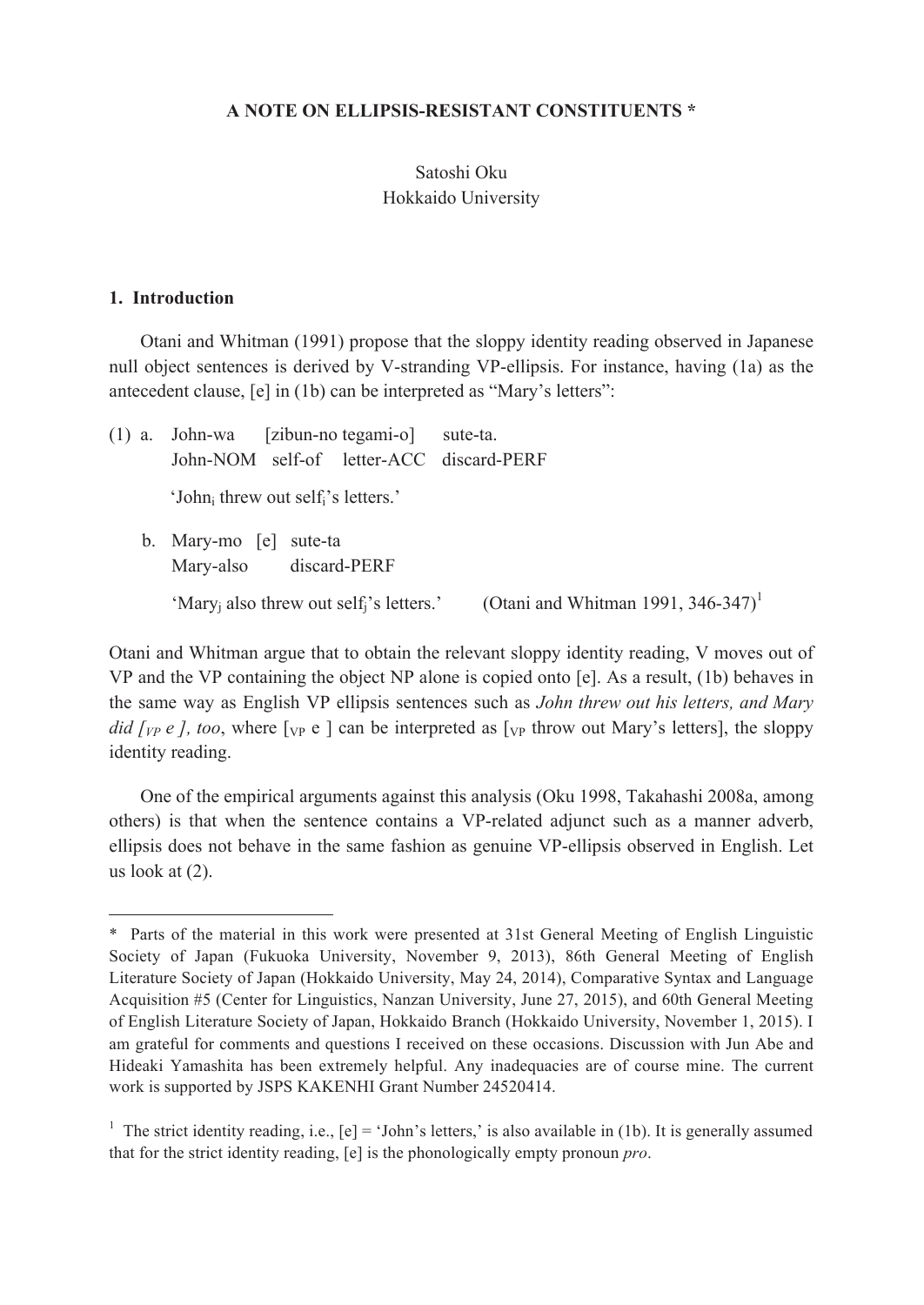(2) *manner adverb*

 $\overline{a}$ 

John won this way, and Mary did  $[\text{v}_P \text{ e}]$ , too. (Takahashi 2008a, 404)

[VP e ] in (2) is most naturally interpreted as "win this way;" the adjunct *this way* is included in the interpretation of  $[\nabla_{P} e]$ . On the other hand, in the Japanese counterpart of (2), the adjunct in the antecedent sentence in (3a) is not necessarily included in the interpretation of the ellipsis site in (3b).

(3) a. Taroo-wa kono hoohoo de katta Taroo-TOP this way in won 'Taroo won (in) this way.' b. Hanako mo [e] katta Hanako also won 'Hanako also won.' (Takahashi 2008a, 403)

The arguments against the V-stranding VP-ellipsis analysis as shown above, however, does not imply that there is no adjunct ellipsis in Japanese. Rather, an examination of the literature on Japanese ellipsis/deletion reveals that there are cases which easily allow adjunct ellipsis, as well as cases which disfavors adjunct ellipsis. In this paper, I will first make a brief review of some representative examples of ellipsis-resistant adjuncts and those of ellipsis-tolerant adjuncts, and will extract crucial factors that distinguish these two. I will then claim that the notion of (contrastive) focus/de-focus plays a significant role in the adjunct ellipsis paradigm (Section 2). In the second half of the paper (Section 3 and Section 4), I will explore cases of ellipsis-resistant arguments and suggest that it is focus, not an operatorvariable relation, that blocks ellipsis of arguments as well.

# **2. Ellipsis-Resistant Adjuncts, Ellipsis-Tolerant Adjuncts**

Kuno (1995) and Kamio and Takami (1998) report series of adjunct ellipsis examples as in (4). I have modified Kamio and Takami's original sentence by changing the locative PP as zibun-no heya-de 'self-GEN room-in' to make it clear that it is a real case of ellipsis.<sup>2</sup>

|  | (4) a. Ziroo-wa zibun-no heya-de<br>Jiro-TOP self-GEN room-in Hamlet-ACC read-and | Hamlet-o | yomi, |
|--|-----------------------------------------------------------------------------------|----------|-------|
|  | b. Taroo-wa [e] Lear Oh-o vonda<br>Taro-Top King Lear-ACC read                    |          |       |

<sup>&</sup>lt;sup>2</sup> Note that if we replace [e] in (4b) with an overt locative proform *soko-de* 'there,' we can only get the strict identity reading, meaning that Taro read *King Lear* in Jiro's room.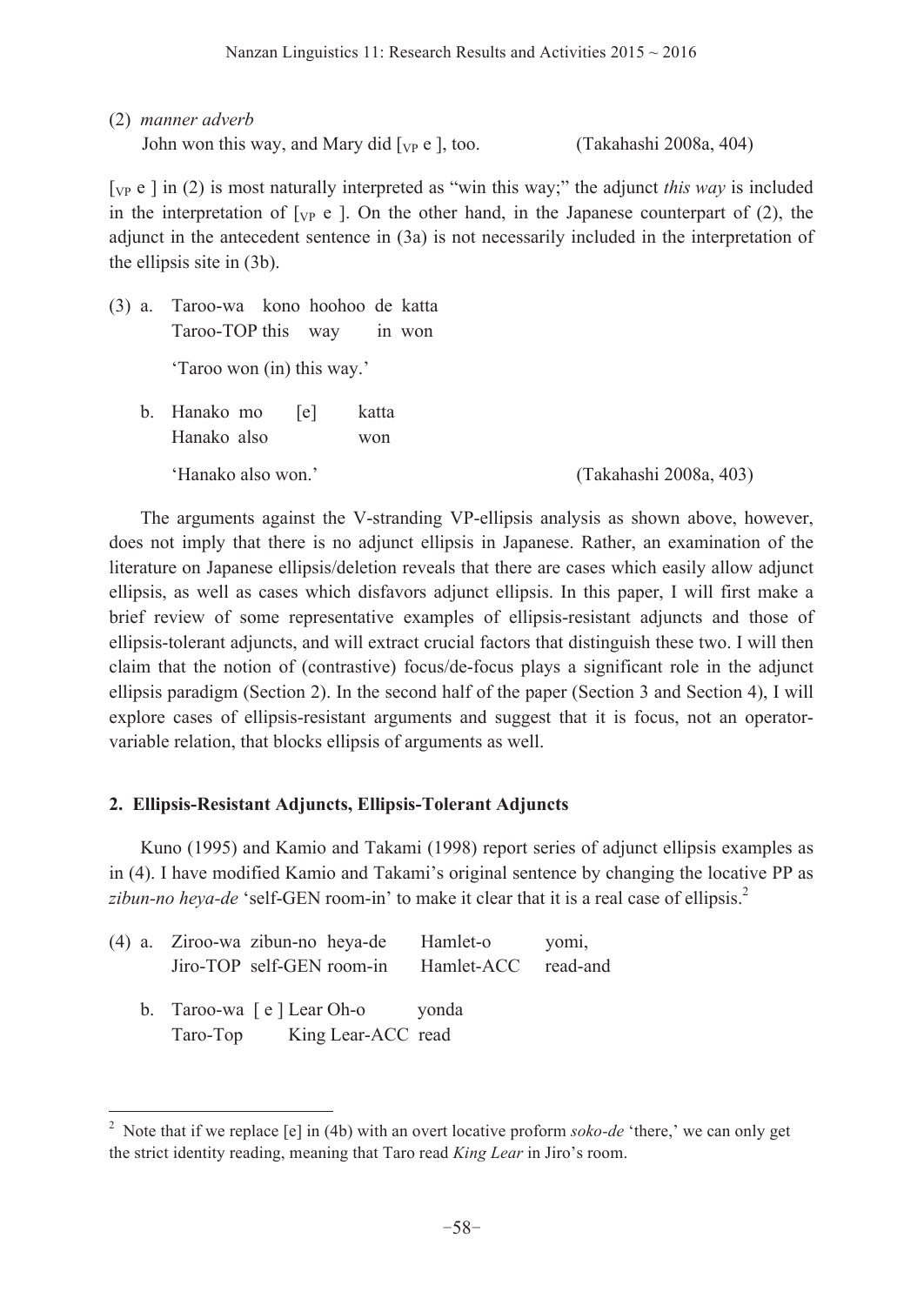'Jiroi read *Hamlet* in hisi room, and Taroj read *King Lear* [ e ].'  $(\lceil e \rceil)$  can be 'in his<sub>i</sub> room') (Cf. Kamio and Takami 1998, 134)

Saito (2007) also observes that locative PPs are eligible for ellipsis.

| (5) a. Taroo-wa [zibun-no oya-no     |  |                                        | ie-ni) sunde iru |
|--------------------------------------|--|----------------------------------------|------------------|
|                                      |  | -TOP self-GEN parent-Gen house-in live |                  |
| 'Taroo lives in his parents' house.' |  |                                        |                  |
| b. Demo, Hanako-wa [e] sunde inai    |  |                                        |                  |
| <b>but</b>                           |  | -TOP live-not                          |                  |

'But Hanako does not live in his/her parents' house.'

Let us next look at  $(6)$ , a representative case of ellipsis-resistant adjuncts.

(6) a. Ziroo-wa zibun-no burasi-de sono-kuruma-o aratta ga Jiro-TOP self-GEN brush-with the-car-ACC washed but

'Jiroi washed the car with hisi brush, but'

 b. Taroo-wa ([ e ]) sono-kuruma-o araw-anak-atta Taro-TOP the-car-ACC wash-not-PAST

'Taro<sub>i</sub> didn't wash the car.'  $(*[e] = with his<sub>i</sub> brush)$ 

The relevant adjunct ellipsis reading is very difficult to get in (6b), in which the adjunct in the antecedent clause is a manner/instrumental PP. Further, locative PPs are not always eligible for ellipsis, either. Compare (5) with (7) below, which is another clear example of ellipsisresistant adjuncts.

(7) a. Hanako-wa zibun-no oya-no ie-de hiroo-en-o Hanako-TOP self-GEN parent-GEN house-in wedding-reception-ACC okonatta ga, did but

'Hanako gave her wedding reception at her parent's house, but'

 b. Yuko-wa ([ e ]) hiroo-en-o okonaw-anak-atta Yuko-TOP wedding-reception-ACC do-not-PAST

'Yuko didn't give her wedding reception.' (\*[e] = at her parents' house)

One noticeable difference between  $(5)$  and  $(7)$  is that in  $(7)$  among two recoverable constituents in the second clause, one (i.e., at self's parents' house) is elided while the other (i.e., her wedding reception) stays intact. In (5), on the other hand, a recoverable (hence,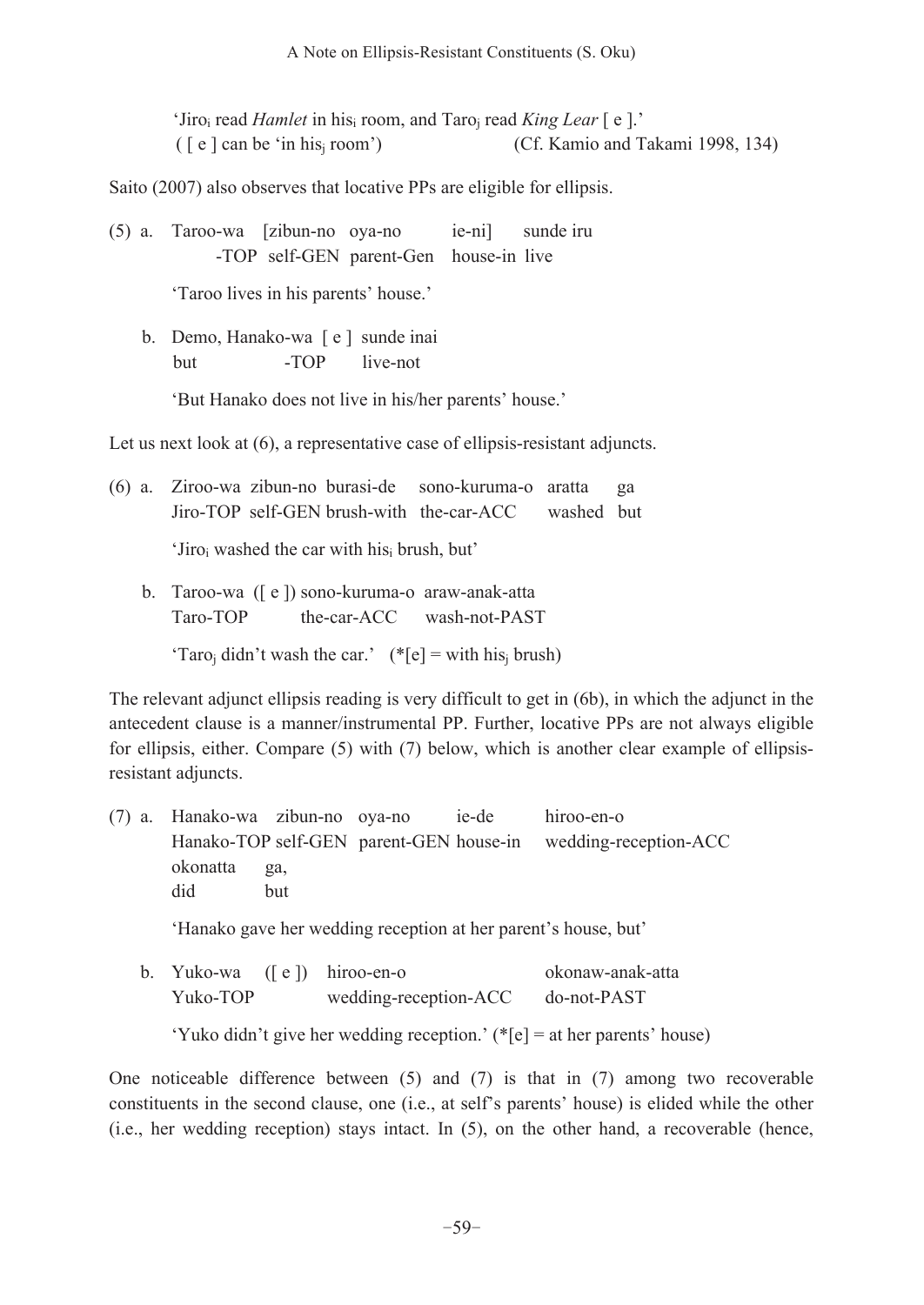syntactically elidable) constituent is just one: at self's parents' house. Based upon similar observations, Kuno (1982) proposes a discourse condition on deletion in (8).

(8) *Ban Against Partial Discourse Deletion*

 If discourse deletion of recoverable constituents is to apply, apply it across the board to nonfocus constituents. Nonfocus constituents which are left behind by partial discourse deletion will be reinterpreted, if possible, as representing contrastive foci.

(Kuno 1982, 84-85)

Given (8), let us consider (7) carefully. The idea here is that the object NP in the second clause in (7) is potentially deletable together with the adjunct (both of which are recoverable in this discourse context), but actually stays intact in the structure. According to (8) then, this leftover NP is reinterpreted as a contrastive focus. Since the predicate in (7b) is negated, the leftover object NP is most naturally interpreted as the focus of negation; (7b) means that Yuko did not have her wedding reception at all. This interpretation contradicts the interpretation which would be obtained most naturally if the locative PP is included in the predicate: Yuko didn't give her wedding reception at her parents' house. This sentence strongly implies that Yuko did give her wedding reception but not at her parents' place. As a result, it is very difficult to get the adjunct ellipsis reading in (7b).

The same applies to manner adverb cases as well. Consider (9) first which is the nonelliptic version of (6) above.

(9) a. Ziroo-wa zibun-no burasi-de sono-kuruma-o aratta ga Jiro-TOP self-GEN brush-with the-car-ACC washed but

'Jiroi washed the car with hisi brush, but'

 b. Taroo-wa zibun-no burasi-de sono-kuruma-o arawanakatta Taro-TOP self-GEN brush-with the-car-ACC wash-not-PAST

'Taroj didn't wash the car with hisj bruch.'

The manner adverb and the object in (9b) are identical to those in (9a) and hence they are recoverable in this discourse. If we delete the adjunct alone and retain the object NP, condition (8) applies. The result is as shown in (6) above; it is very difficult to get the adjunct-ellipsis reading. Why is this so? According to condition (8), the leftover NP is reinterpreted as the focus, and thus it is most naturally interpreted as the focus of negation since the verb is negated here too; Taro did not wash the car at all. This interpretation is incompatible with the interpretation we would obtain if the manner adverb is a part of the predicate as shown in (9b); that Taro did wash the car but not with his brush.

 If the discussion so far is on the right track, it is predicted that when only the adjunct is a recoverable constituent in a sentence, condition (8) is irrelevant and thus ellipsis of the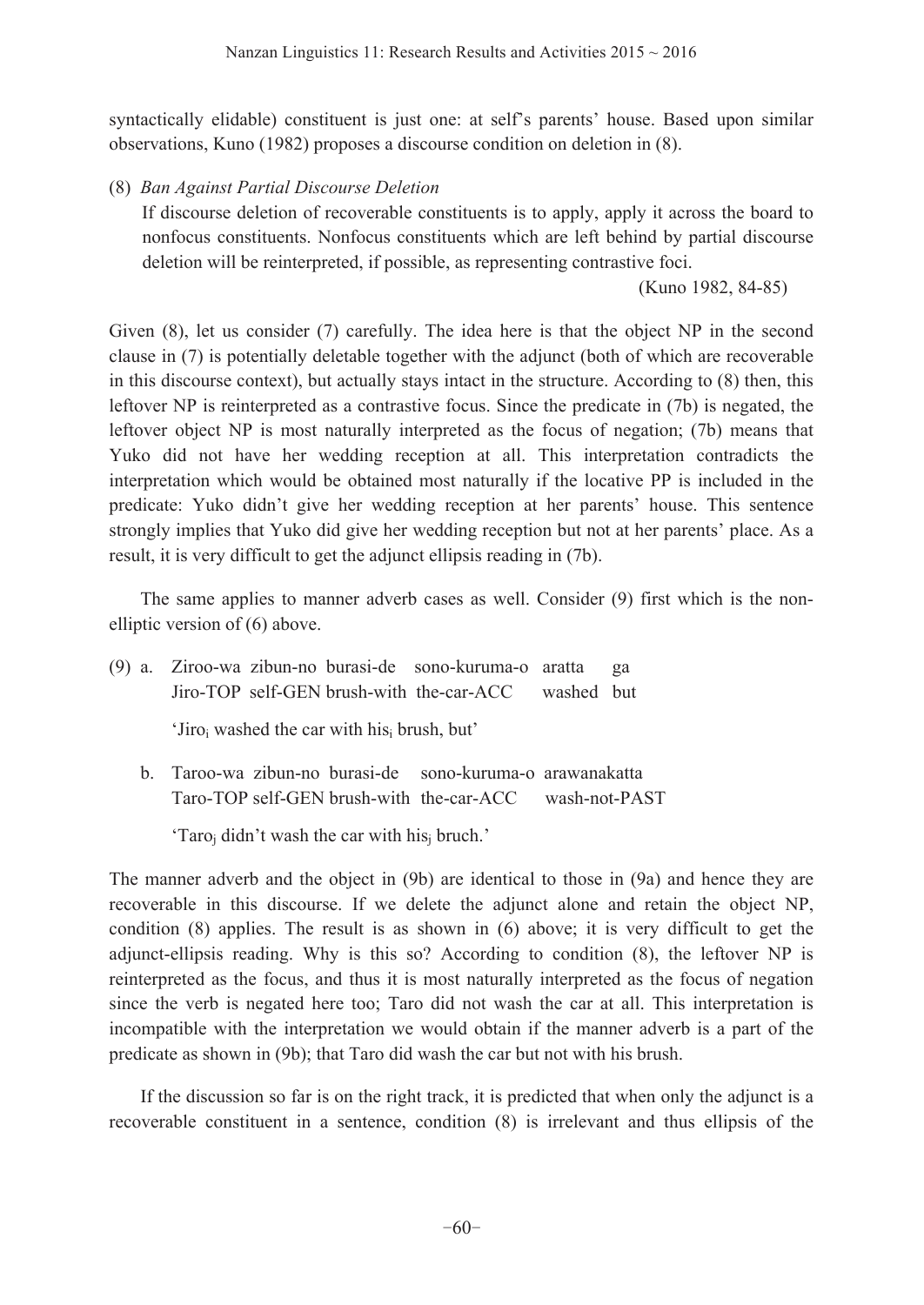adjunct will be possible. This is exactly what we have observed in (4) and (5) above. The same is true for manner adverbs as in  $(10)$ .

- (10) a. Ziroo-wa zibun-no burasi-de sono-kuruma-o aratta ga Jiro-TOP self-GEN brush-with the-car-ACC washed but 'Jiroi washed the car with hisi brush, but'
	- b. Taroo-wa zibun-no burasi-de **kono**-kuruma-o aratta Taro-TOP self-GEN brush-with **this**-car-ACC washed

'Taroj washed **this** car with hisj brush.'

The object NP *sono-kuruma* 'the-car' in (10a) and the object NP *kono-kuruma* '**this**-car' in (10b) are different and contrasted; thus the latter is not recoverable in this context. The only recoverable constituent (aside from the verb) is the manner adjunct 'with self's brush.' The relevant adjunct-ellipsis interpretation is fairly easy to obtain as in (11).

| (11) a. Ziroo-wa zibun-no burasi-de sono-kuruma-o aratta            |  |  | ga         |  |  |
|---------------------------------------------------------------------|--|--|------------|--|--|
| Jiro-TOP self-GEN brush-with the-car-ACC washed                     |  |  | <b>but</b> |  |  |
| 'Jiro <sub>i</sub> washed the car with his <sub>i</sub> brush, but' |  |  |            |  |  |
| b. Taroo-wa [e] kono-kuruma-o aratta                                |  |  |            |  |  |

Taro-TOP **this**-car-ACC washed

 $\overline{a}$ 

'Taroj washed **this** car (with hisj brush).'

 A short note on optionality is in order here. As Saito (2007) argues, the locative PP in (5) is an argument of the verb *sundeiru* 'live' and thus the location information is semantically obligatory in (5). One such interpretation is the sloppy identity reading (a hallmark of ellipsis) in  $(5b)$ .<sup>3</sup> On the other hand, for the other ellipsis-tolerant adjunct cases we have examined above, the ellipsis interpretations are optional. For instance, 'with his brush' is not necessarily included in the interpretation of (11b). This optionality is natural since adjuncts by definition are optional elements in a sentence to begin with.

 Note in passing, in this regard, that it is clear that Oku's (1998) conception of θ-feature driven analysis of Japanese argument ellipsis is not tenable. Based on Bošković and Takahashi's (1998) idea of the θ-feature driven analysis of Japanese scrambling, Oku proposes an LF copy theory of Japanese argument ellipsis. In this theory, the antecedent argument is copied in LF onto the empty argument slot as a last report to satisfy the θ-feature

<sup>&</sup>lt;sup>3</sup> The other reading, i.e., the strict identity reading, also seems to be possible in (5b). I am not going to discuss in this paper how to get this interpretation, but simply to mention that null pronoun *pro* is employed in such a case, as Saito (2007) suggests. The point here is that in either way, the locative PP must be semantically present in (5b).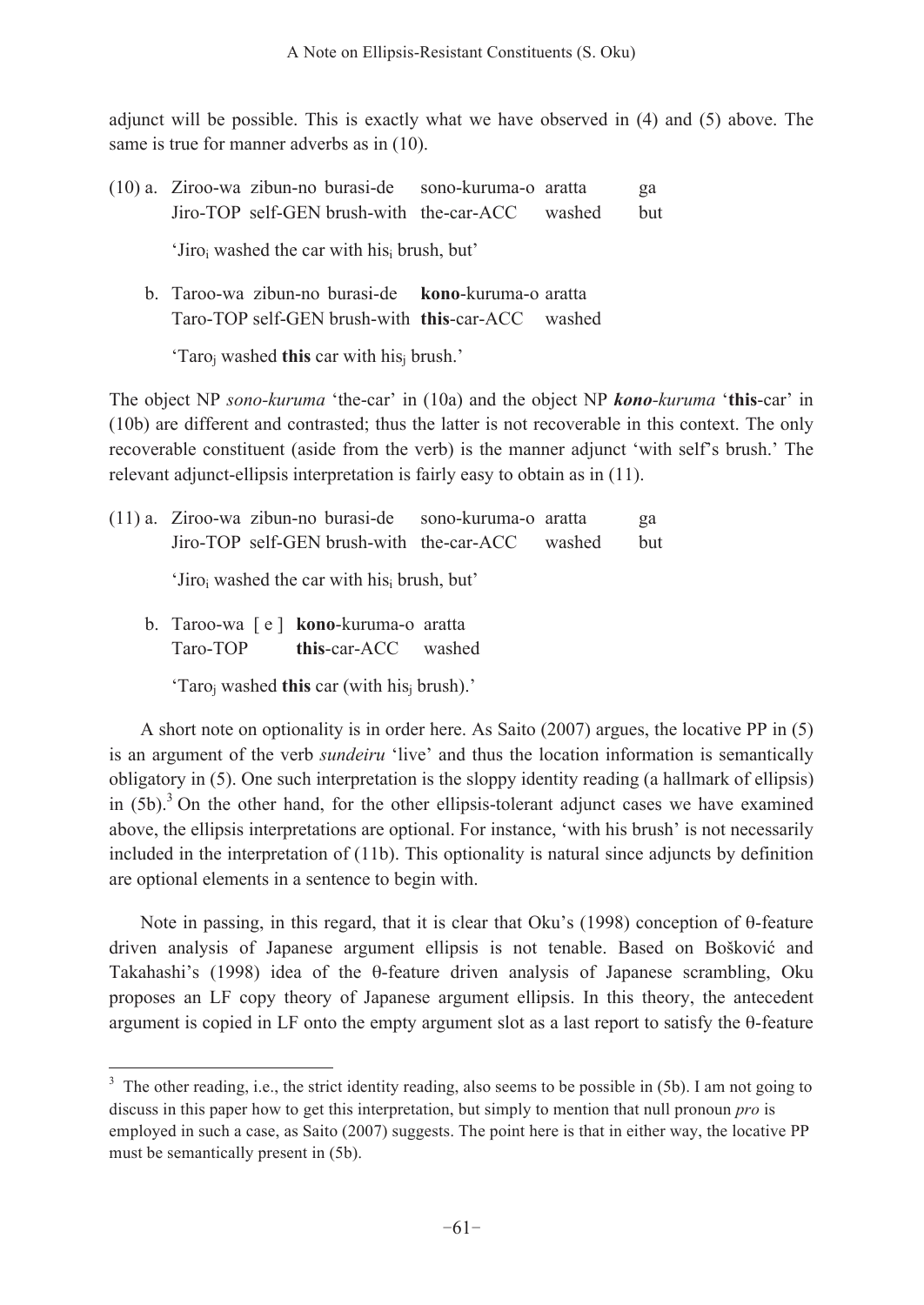requirement of the predicate. This implies that there is no genuine adjunct-ellipsis because adjuncts by definition have nothing to do with θ-feature checking. There is no motivation for LF copy of the "antecedent" adjunct; hence, no adjunct ellipsis. Oku's analysis, however, is off the mark in two respects, one empirical and one theoretical. The empirical problem is, as we have just seen in this section, that there seems to be a good reason to believe that adjunctellipsis is possible independently of θ-saturation.

As a theoretical problem, it is not desirable to resort to extra technicalities (such as θfeature checking) in the phrase structure building mechanism, other than binary merge (setmerge or pair-merge) (Chomsky 2013). In the syntactic computational system, merge recursively applies freely. 4 The resulting structures may be semantically adequate or inadequate at the conceptual-intentional system. When the predicate has a θ-role to assign, there must be some argument to receive the θ-role at LF; otherwise, the sentence is semantically inadequate.<sup>5</sup> The relevant argument (θ-role receiver) can be a phonologically empty pronoun *pro* (leading to the strict identity interpretation), as widely assumed in the generative literature since Kuroda (1965). Another possible way to have an unpronounced θrole receiver is that the null argument is provided by LF copy (giving the sloppy identity reading; Oku 1998). Adjuncts do not have to satisfy this kind of argument structure related requirement, and hence adjunct-ellipsis is optional: it is possible under specific information structure conditions but not necessary.

## **3. More on Ellipsis-Resistance**

 In this section, we will first consider two instances of ellipsis-resistant constituents: a PP marked with 'toritate-si', a focus particle -*dake* 'only', and a wh-phrase *nani* 'what.' I will then discuss two approaches to the issues of why they are ellipsis-resistant. "Ban against ellipsis of inherently focused constituents" (Oku 2013) and "Ban against ellipsis of a phrase that forms an operator-variable chain" (Saito 2014). Then, I will report that there is a case of QR which creates an operator-variable chain but still allows ellipsis, and suggest that the notion of focus/defocus must be playing a significant role.

Let us first consider (12).

 $\overline{a}$ 

<sup>&</sup>lt;sup>4</sup> Under LF copy theory of ellipsis, we have to assume that merge may take an antecedent constituent that is already a part of another structure as an ingredient of the operation. This is a radical departure from the standard assumption of merge operation, and its implications must be explored. At the moment, I just conjecture that a work space for syntactic computation can be slightly larger than the one standardly assumed, so that in addition to "internal" merge and "external" merge (Chomsky 2013), merge taking a constituent in another structure in the computational work space is possible. Note also that  $(\phi)$ -)feature agreement plays an important role in the human language phrase structure building mechanism, but it may not be relevant in Japanese phrase structure building, as Saito (2007) argues.

<sup>&</sup>lt;sup>5</sup> This can be seen as a minimalist conception of the  $\theta$ -criterion violation (Chomsky 1981).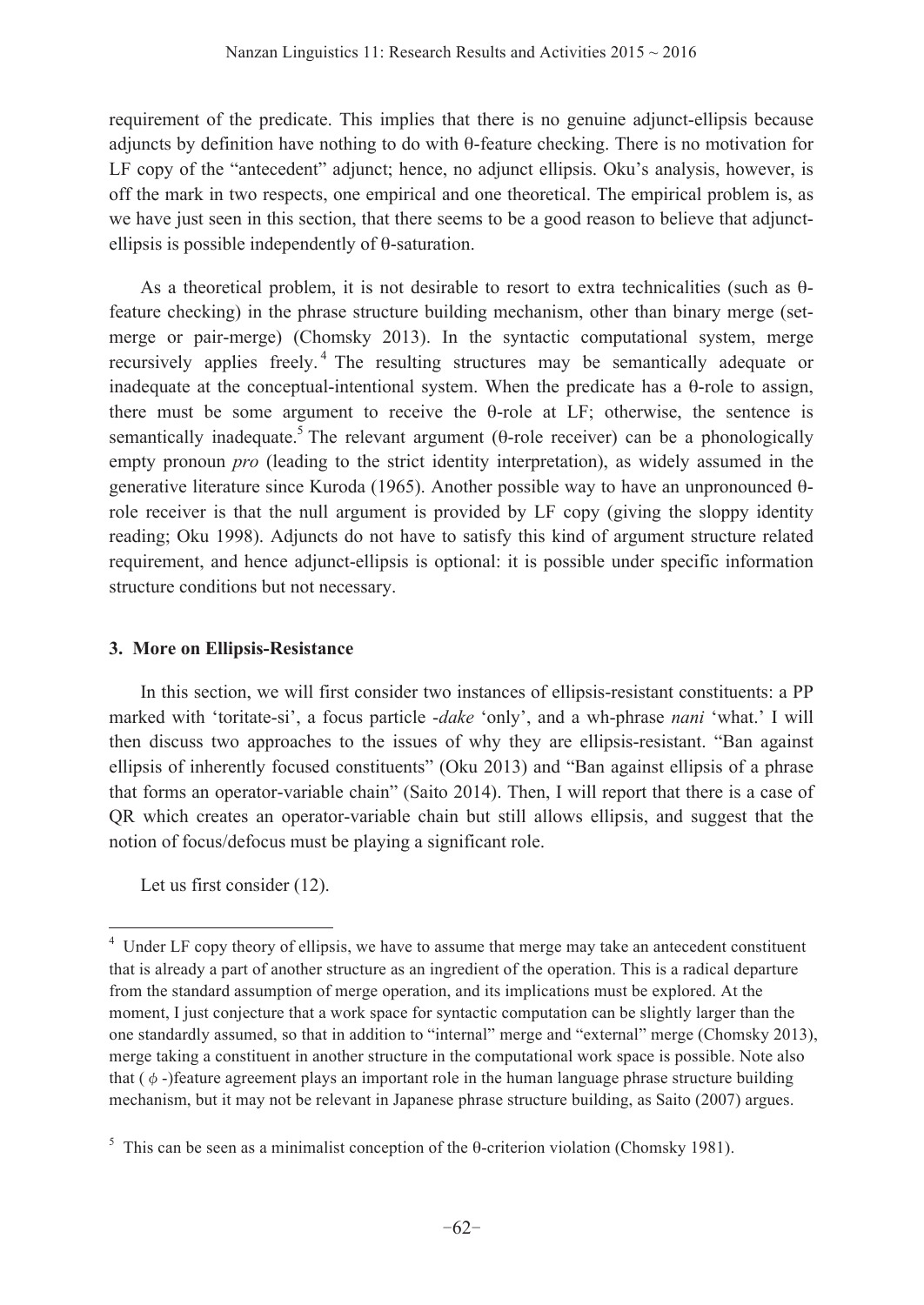(12) John-wa Mary-to-*dake* asob-e-ru John-TOP Mary-with-*only* play-can-PRES 'John can play only with Mary.' (only  $>$  can,  $*$  can  $>$  only)

In (12), *dake* 'only' must take scope over *-e* 'can'. Following Shoji (1986), Funakoshi (2012) argues that the PP *Mary-to-dake* 'only with Mary' is forced to move to a focus position outside VP as shown in (13).

(13) John-TOP  $\lceil_{\text{FocP}} \rceil$  [PP Mary-with-only]  $\lceil_{\text{VP}} \rceil$  t<sub>play</sub> ]] play-can

An interesting fact Funakoshi discusses is that PP-ellipsis is not possible with (13), as shown in (14).

|  | (14) John-wa Mary-to- <i>dake</i> asob-e-ru.    | *Bill-mo [e] asob-e-ru. |               |
|--|-------------------------------------------------|-------------------------|---------------|
|  | John-TOP Mary-with-only play-can-PRES Bill-also |                         | play-can-PRES |

'Lit. John can play only with Mary. Bill can play [ e ], too.'

Assuming that V also moves out of VP as in (13), Funakoshi argues that VP-ellipsis cannot derive the second clause in (14) since the PP *Mary to dake* 'only with Mary' has moved out of the ellipsis target VP. Now, (14) is unacceptable with the relevant ellipsis interpretation, and then Funakoshi argues that his VP-ellipsis analysis gives an explanation of the fact while PP-ellipsis analysis cannot.

 As Oku (2013) points out, however, the fact that (14) does not have the relevant PPellipsis interpretation does not necessarily mean that PP-ellipsis is unavailable in Japanese syntax. Notice that the PP *Mary-to-dake* 'only with Mary' appears in the Spec of FocP and thus it is structurally rendered as focus. However, ellipsis/deletion presupposes the defocusing of the target constituent (Tancredi 1992, for instance). The focused PP in Spec of FocP conflicts with the defocusing requirement for ellipsis. Hence, it turns out to be an ellipsis-resistant constituent.

*Wh*-phrase arguments are also an instance of ellipsis-resistant constituent (Sugisaki 2012, Ikawa 2013, Saito 2014). Oku (2013) discusses that *wh*-phrases are ellipsis-resistant because they are inherently focused and thus does not satisfy the defocusing requirement, a prerequisite for ellipsis. Consider (15).

| $(15)$ a. John-wa nani-o tabeta no? |                      |            |  |
|-------------------------------------|----------------------|------------|--|
|                                     | Joh-TOP what-ACC ate |            |  |
| 'What did John eat?'                |                      |            |  |
| b. Bill-wa $\lceil e \rceil$        |                      | tabeta no? |  |

Bill-TOP ate Q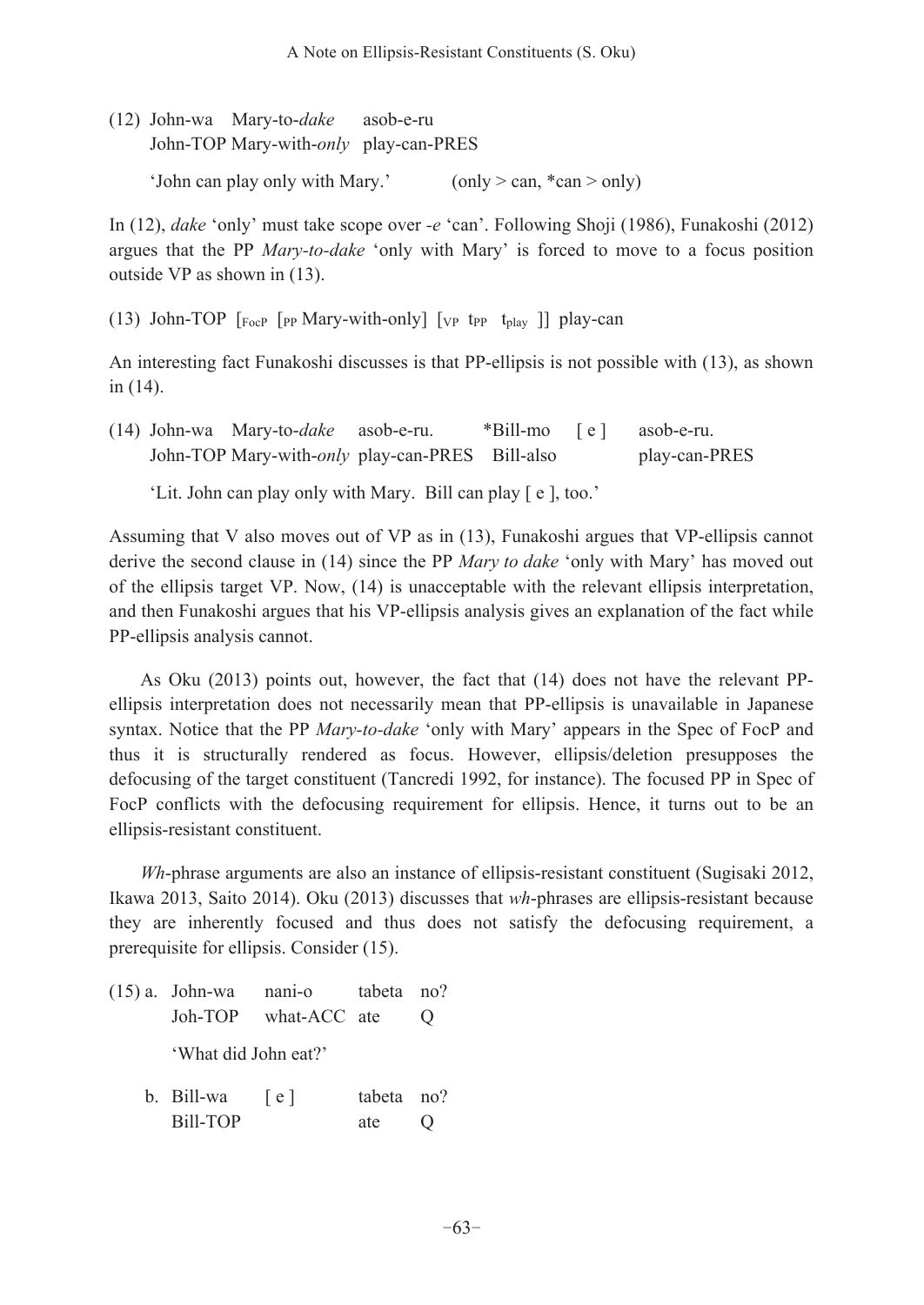'\*What did Bill eat?' Possible only with 'Did Bill eat something?'

Oku argues that it is natural to assume that *nani-o* 'what-ACC', or *wh*-phrases in general, in an interrogative question is interpreted as focus. For example, (15a) is uttered most naturally when the speaker presupposes that John ate something, and asking for the identity of that 'something.' In more formal terms, the *wh*-portion is a focus-operator and the rest of the sentence is the presupposition.

(16) [for which x, x a thing] [John ate x] Focus Presupposition

Given that *wh*-phrases in a wh-question are inherently the focus of the sentence in this sense, it is not surprising that they are ellipsis-resistant.

 Saito (2014), on the other hand, proposes a different approach to this type of ellipsisresistant cases. Look at the LF representation in (16) again. The *wh*-phrase constitutes an operator-variable chain. Assuming that a chain is not eligible for LF copy, Saito argues that, having (15a) as the antecedent, what we can get by LF copy for (15b) is either (17a) (only the operator portion is copied) or (17b) (only the variable portion is copied).

(17) a. [for which x, x a thing] Bill-wa tabeta no -TOP ate O b. Bill-wa x tabeta no -TOP ate O

(17a) is an illegitimate LF representation because it contains a vacuous quantification; the operator has no variable to bind. (17b) is not interpretable properly either because it contains an unbound variable. Under the LF copy analysis of argument ellipsis, therefore, it is not possible to reconstruct the elliptic slot to be properly interpretable. The same applies to Funakoshi's case in (14) above as well, Saito argues. The focus phrase movement to Spec of FocP creates an operator-variable chain in (13). Hence, the focus phrase cannot be the appropriate antecedent to fill in the elliptic slot in the second clause in (14). The PP ellipsis is not possible there.

 The ellipsis-resistant arguments we have examined in this section so far can be accounted for in either of the two ways. They are ellipsis-resistant either because they must be interpreted as focus in Spec of FocP or in Spec of CP, or because their antecedent forms an operator-variable chain. Then, the real test case is a sentence in which the candidate antecedent forms an operator-variable chain but does not function as focus. Saito (2014) discusses such cases, while there seems to be cases in which QR applies but ellipsis is still possible. Let us first look at Saito's argument. As Goro (2007) shows, Japanese disjunctive phrases with *ka* 'or' always take scope over negation as in (18a), and thus the LF representation is (18b).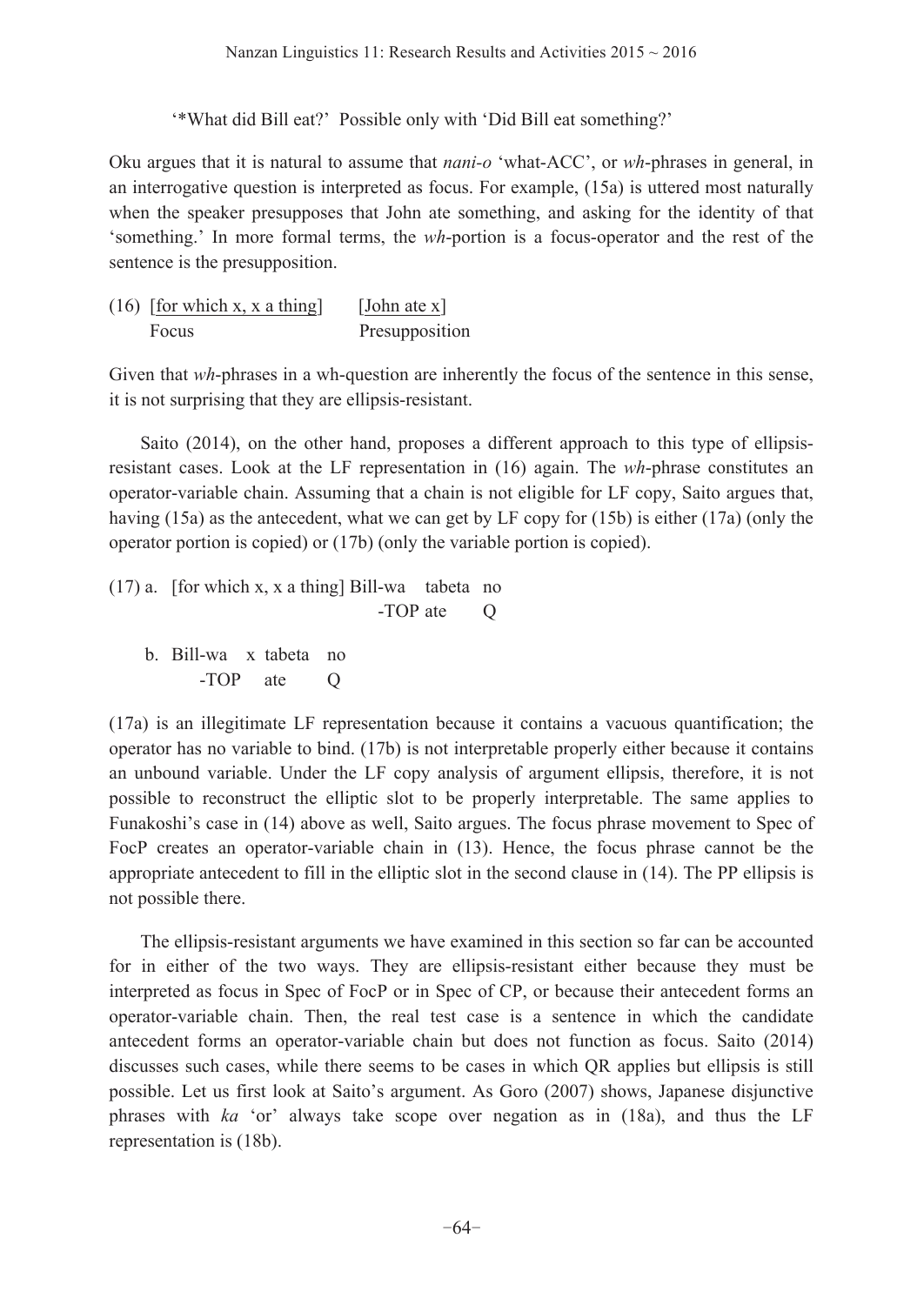(18) a. Taroo-wa supeingo ka furansugo-o hanasanai.

Taroo-TOP Spanish or French-ACC speak.not.PRES

'Taroo doesn't speak both Spanish and French.' (or > not)

b.  $[\exists x: x =$  Spanish or  $x =$  French] Taroo does not speak x.

(Saito 2014, 23)

Now, as Funakoshi (2013) reports, the second clause in (19) cannot have the expected "or  $>$ not" interpretation.

(19) Hanako-wa supeingo ka huransugo-o hanasu ga, Taroo-wa [ e ] hanasanai. Hanako-TOP Spanish or French-ACC speaks though Taroo-TOP speak.not.PRES

'Although Hanako speaks Spanish or French, Taro does not speak.'

The second clause in (19) can only mean that Taro speaks neither; "not  $>$  or" interpretation. For the "or > not" interpretation, the antecedent clause has an operator-variable form for the object NP as in (18b). Given that an operator-variable is ellipsis-resistant, it follows, under the LF copy theory of ellipsis, that (19) does not have the relevant "or  $>$  not" scope interpretation. Unless we have reasonable evidence to claim that the disjunctive object NP in question ('Spanish or French') is focus, the fact in (19) cannot be accounted for by Oku's theory, and favors Saito's analysis. There is, however, one type of scope example in which the object quantifier raising (QR) over the subject is necessary but ellipsis is still possible. Let us next consider such a case below.

 Reinhart (2006) argues that QR is necessary as an interface repair strategy to obtain the inverse scope interpretation as in (20).

(20) A doctor will examine every patient.

(20) is ambiguous in scope, and QR of the universally quantified object over the existentially quantified subject is necessary to get the " $\forall$  >  $\exists$ " interpretation as shown in (21).

(21) [every patient] [a doctor will examine  $t_i$ ]

 $\overline{a}$ 

Reinhart, following Fox (2000), claims that QR is a costly operation and thus possible only when its application gives rise to a new interpretation which would not be obtained otherwise.<sup>6</sup>

How about Japanese in this regard? It has been claimed that Japanese is a "scope rigid" language (Lasnik and Saito 1992, for instance) and that it is not easy to get inverse scope interpretations. Interestingly, however, as Oku (2008) discusses, there are cases in which

 $6 \text{°}$  " ... there are cases of genuine scope-shift, for which we still need QR." (Reinhart 2006, 102).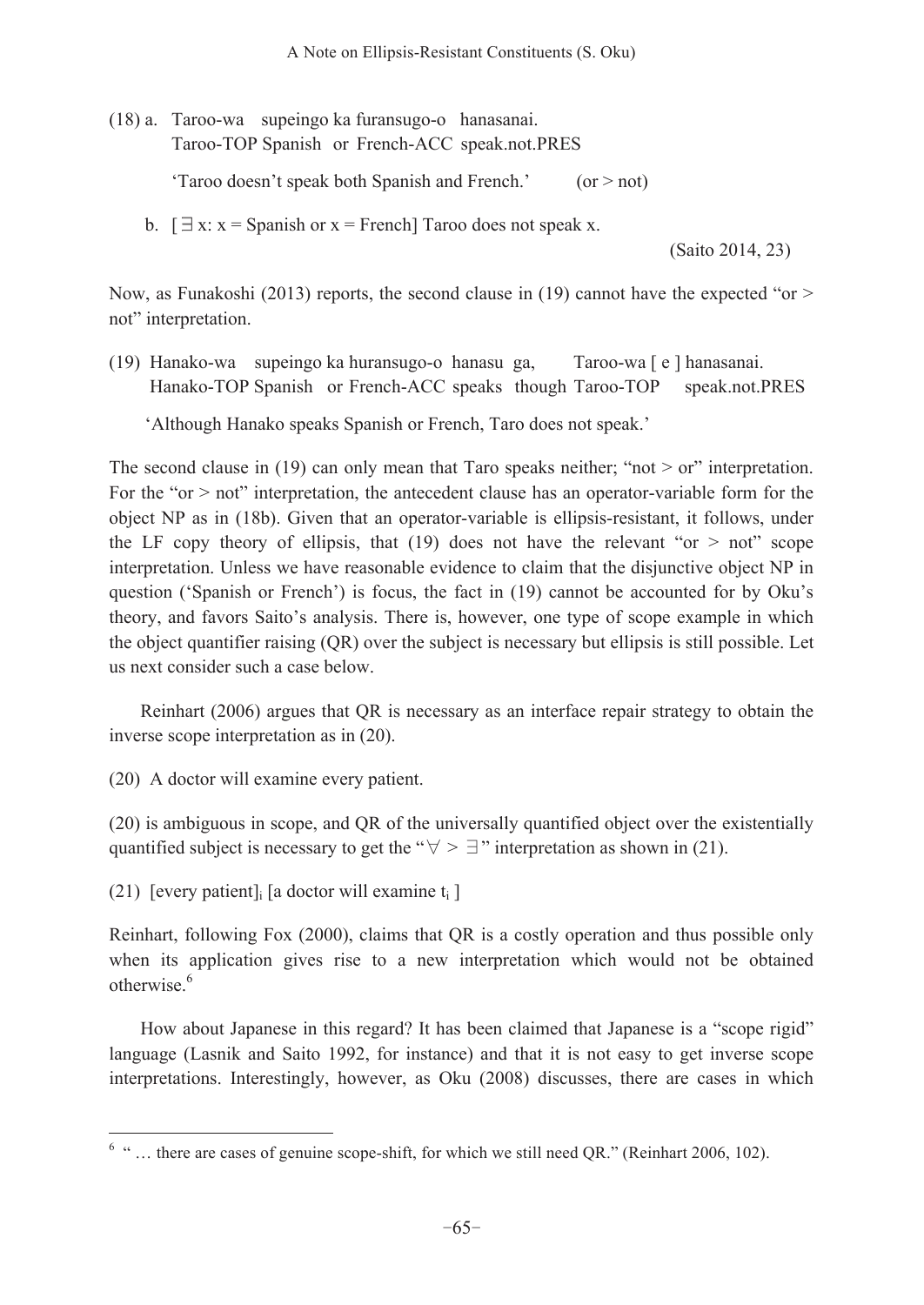inverse scope interpretations are not only easily obtainable, but rather strongly favored even in Japanese. Consider (22).

- (22) a. TA-ga hitori dono CALL kyoositu-ni-mo taiki-simasu TA-NOM one every CALL room-at-also wait and watch 'A TA waits and watches in every CALL room.'
	- b. Keikan-ga hitori dono iriguti-ni-mo haritui-te-imasu police officer-NOM one every gate-to-also guard-PROG-PRES

'A police officer is guarding every gate.'

Oku argues, *a la* Reinhart, that QR of a universally quantified NP/PP over an existentially quantified subject NP is not just possible, but rather necessary in cases like (22), in which the surface order scope interpretation is pragmatically odd and QR gives a pragmatically natural inverse scope interpretation. Therefore, the LF representations for the intended inverse scope reading for (22a) and (22b) are (23a) and (23b), respectively.

- $(23)$  a.  $[\forall x: x \text{ a CALL room}] [\exists y: y \text{ a TA}]$  [y waits and watches at x ]
- b.  $[\forall x: x \text{ a gate}] [\exists y: y \text{ a police officer}]$  [y is guarding x ]

Now, let us examine if ellipsis of the universally quantified PP/NP is possible.

- (24) a. Gozentuu-wa TA-ga hitori dono CALL kyoositu-ni-mo taiki-simasu morning-TOP TA-TOP one every CALL room-at-also wait and watch 'In the morning, a TA waits and watches in every CALL room.'
	- b. Gogo-wa RA-ga hitori [e] taiki-simasu afternoon-TOP RA-TOP one wait and watch

'Lit. In the afternoon, an RA waits and watches [ e ].'

(25) a. A-too-de-wa keikan-ga hitori dono iriguti-ni-mo A-building-at-TOP police officer-NOM one every gate-to-also haritui-te-imasu guard-PROG-PRES

'At building A, a police officer is guarding every gate.'

b. B-too-de-wa keibiin-ga hitori [ e ] haritui-te-imasu B-building-at-TOP security guard-NOM one guard-PROG-PRES

'Lit. At building B, a security guard is guarding [ e ].'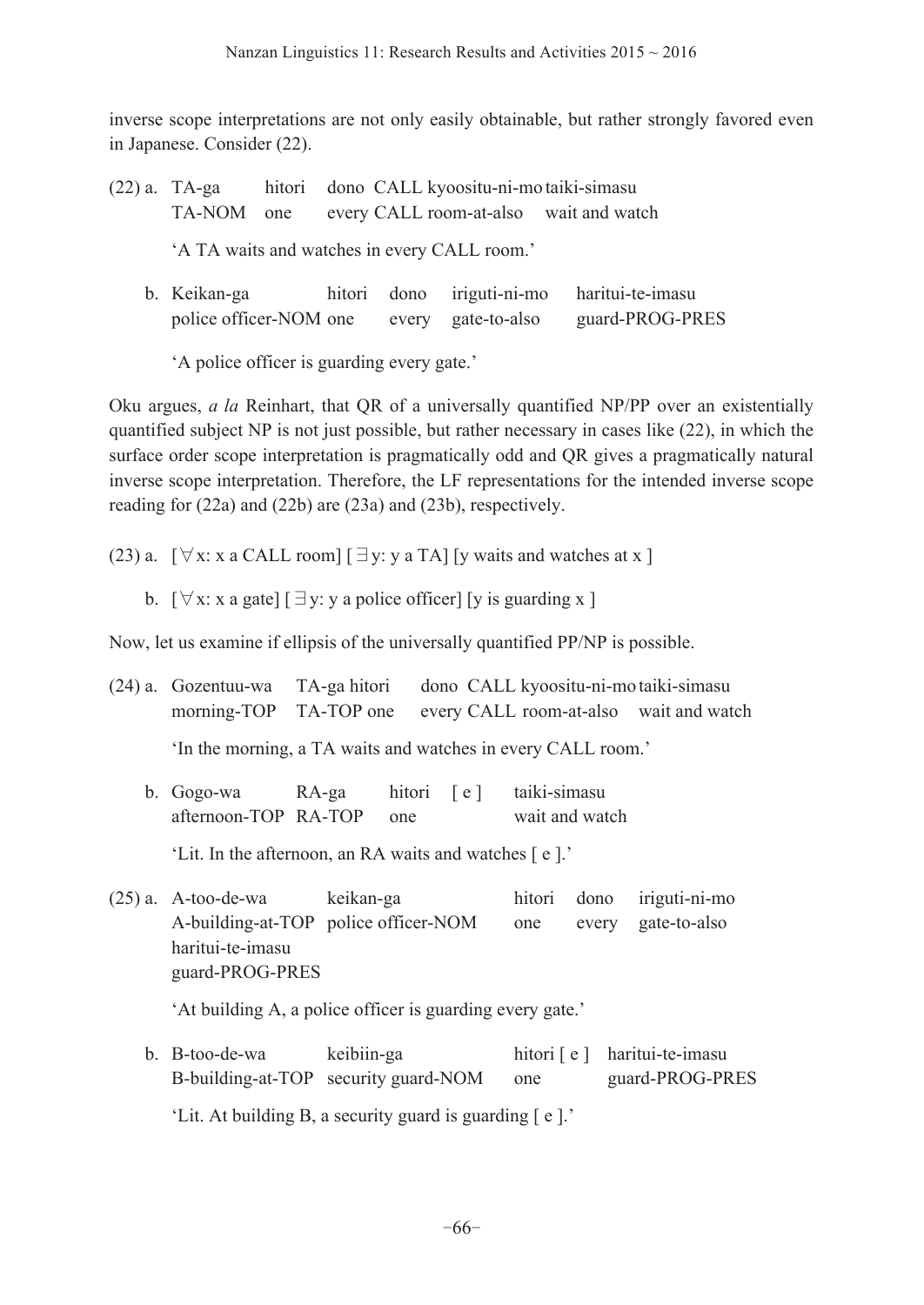As far as I can see, it is natural to have the inverse scope interpretation in (24b) and (25b). If this is true, we have two serious questions to be explored. One is how the inverse scope reading is derived in (24b) and (25b) under the LF copy theory of ellipsis. The other is what makes the difference between  $(24b)/(25b)$  (which allow ellipsis) and (19) (which does not allow ellipsis). I will discuss the first question first, and will give a very tentative speculation on the second.

#### **4. Discussion**

 $\overline{a}$ 

 Let us recapitulate Saito's (2014) argument for the claim that a constituent which forms an operator-variable chain cannot serve as the antecedent of ellipsis. Assuming the LF copy analysis of ellipsis, a chain itself cannot be copied. Then, if the variable portion of the chain is copied, it turns out to be an unbound variable at the ellipsis site. If the operator portion of the chain is copied, it binds nothing in the ellipsis clause (vacuous quantification). Neither is a legitimate LF object to be interpreted. Ellipsis is not possible in such cases.

However, there is another possible derivational path worth examining; namely, the antecedent is copied before the operator-variable formation. Consider the following parallel derivation of the antecedent and the ellipsis clauses as illustrated in (26).



After QP and V are merged to make a VP (and crucially, *before* any further merger applies) in the antecedent clause, LF copy applies to copy the QP in the antecedent clause and merges it with V in the ellipsis clause as in (26b). Then, a subject NP merges to both clauses and then QR applies in a parallel fashion in both clauses as shown in  $(26d)$ .<sup>7</sup> Note that in the current minimalist model of syntactic computation, there is no "LF component" in the sense of Chomsky (1981). Thus, there is no counter-cyclicity here. "LF copy" here means an operation which copies the antecedent void of phonetic features and merges it to the verb in the ellipsis clause.8 Every step in the derivation is in a bottom up fashion. If this is a possible derivational course, as it seems to be, we can derive the legitimate LF representations for (24b) and (25b).

<sup>7</sup> I have put aside functional categories irrelevant to the discussion here, just for expository purposes.

 $8$  This can be assumed to be the same as QR as a syntactic movement void of phonetic features.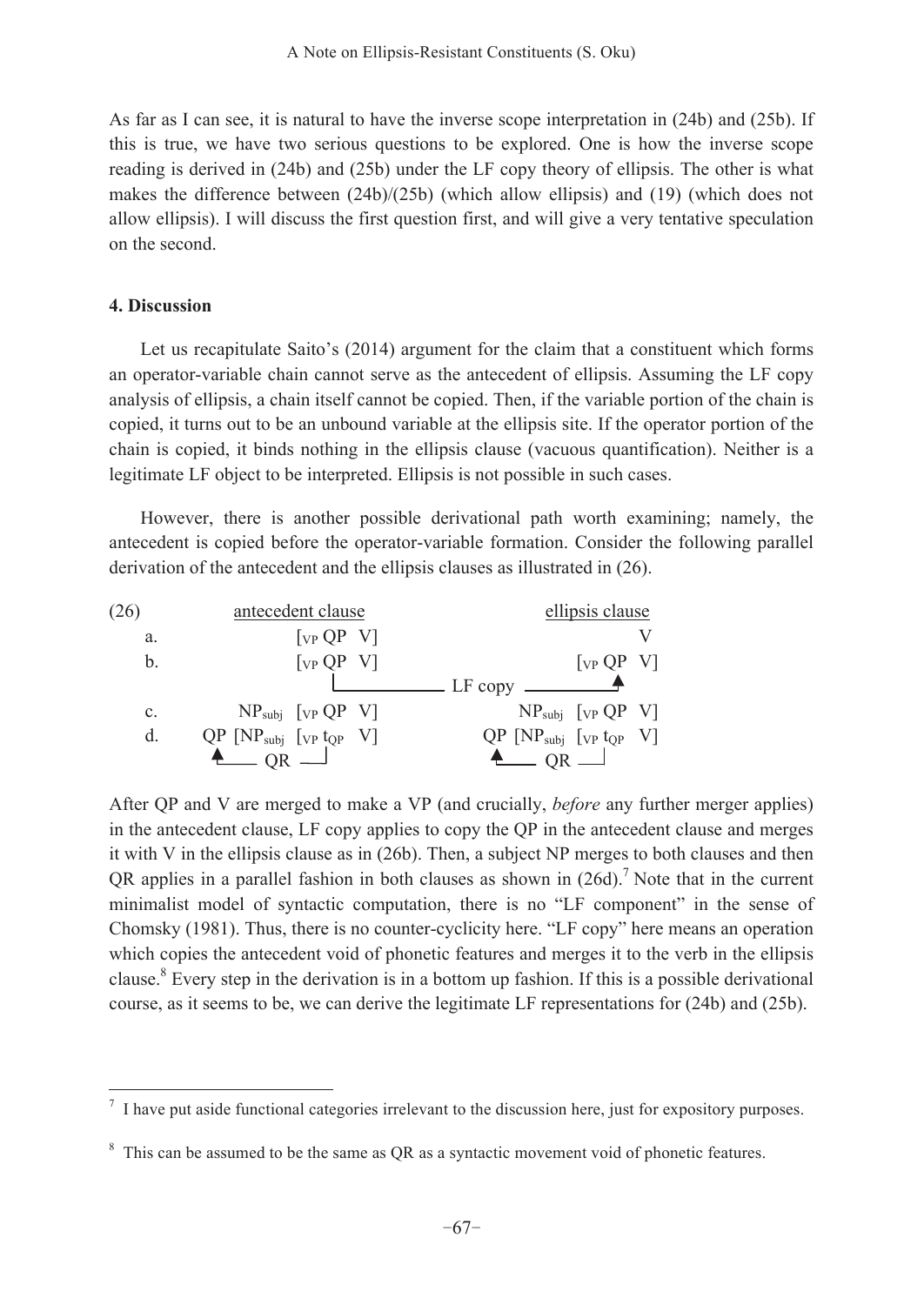I claim that the same derivation applies to the *wh*-phrase cases and to Funakoshi's focus phrase case we discussed above. The scope taking constituent in question is copied, void of phonetic features, onto the ellipsis clause, and then the further merger and movement (internal merge) apply in parallel. A *Wh*-phrase and an NP-*to-dake* 'NP-with-only' phrase must be interpreted at the focus position (Spec of CP[+Q] and Spec of FocP) due to their intrinsic property, and hence are resistant to ellipsis which requires defocusing as a precondition. Universally quantified QPs as in (24) and (25), on the other hand, are not intrinsically focus carrying elements. Although they undergo QR for scope, the landing site is not a focus position in the relevant sense and thus they are not resistant to ellipsis.

 Finally, the disjunctive phrase (NP *ka* NP 'NP or NP') we discussed in (19) appears to be problematic in the current analysis. A possible direction is to investigate if the disjunctive phrase in Japanese is a kind of focus carrying element in the same sense as a *wh*-phrase and an NP-*to-dake* phrase. One noticeable difference between the disjunctive phrase and the universally quantified phrase is that the movement in question is *syntactically* forced in the former but not in the latter. Let us compare (18a) and (22a) again, repeated here as (27) and (28) respectively.

- (27) Taroo-wa supeingo ka furansugo-o hanasanai. Taroo-TOP Spanish or French-ACC speak.not.PRES 'Taroo doesn't speak both Spanish and French.' (or  $>$  not)
- (28) TA-ga hitori dono CALL kyoositu-ni-mo taiki-simasu TA-NOM one every CALL room-at-also wait and watch
	- 'A TA waits and watches in every CALL room.'

 $\overline{a}$ 

The scope interpretation without the disjunctive phrase movement over Neg *not* (i.e., "not > or" reading) would give an interpretation which has nothing wrong pragmatically; our world can be one in which Taro speaks neither of the two languages. Nevertheless, the disjunctive phrase has to move, to make the " $or$  > not" an only possible interpretation of (27). Hence, the movement is motivated for some syntactic reason, not for an interpretive reason. It is then natural to assume that the disjunctive phrase must have some feature to be checked with a relevant functional head which appears above Neg *not* structurally. In classis terminology, the movement is a "substitution" to the Spec of the functional head. As for the universally quantified phrase in  $(28)$ , on the other hand, the motivation for QR is purely pragmatic.<sup>9</sup> The surface scope " $\exists$  >  $\forall$ " interpretation is just pragmatically odd, and thus the driving force for this QR is not syntactic. There is nothing syntactically wrong with the LF representation which corresponds to the surface scope interpretation without QR over the subject. The

<sup>&</sup>lt;sup>9</sup> See Reinhart (2006) for detailed discussion of QR as a pragmatically motivated repair strategy at syntax-LF interface.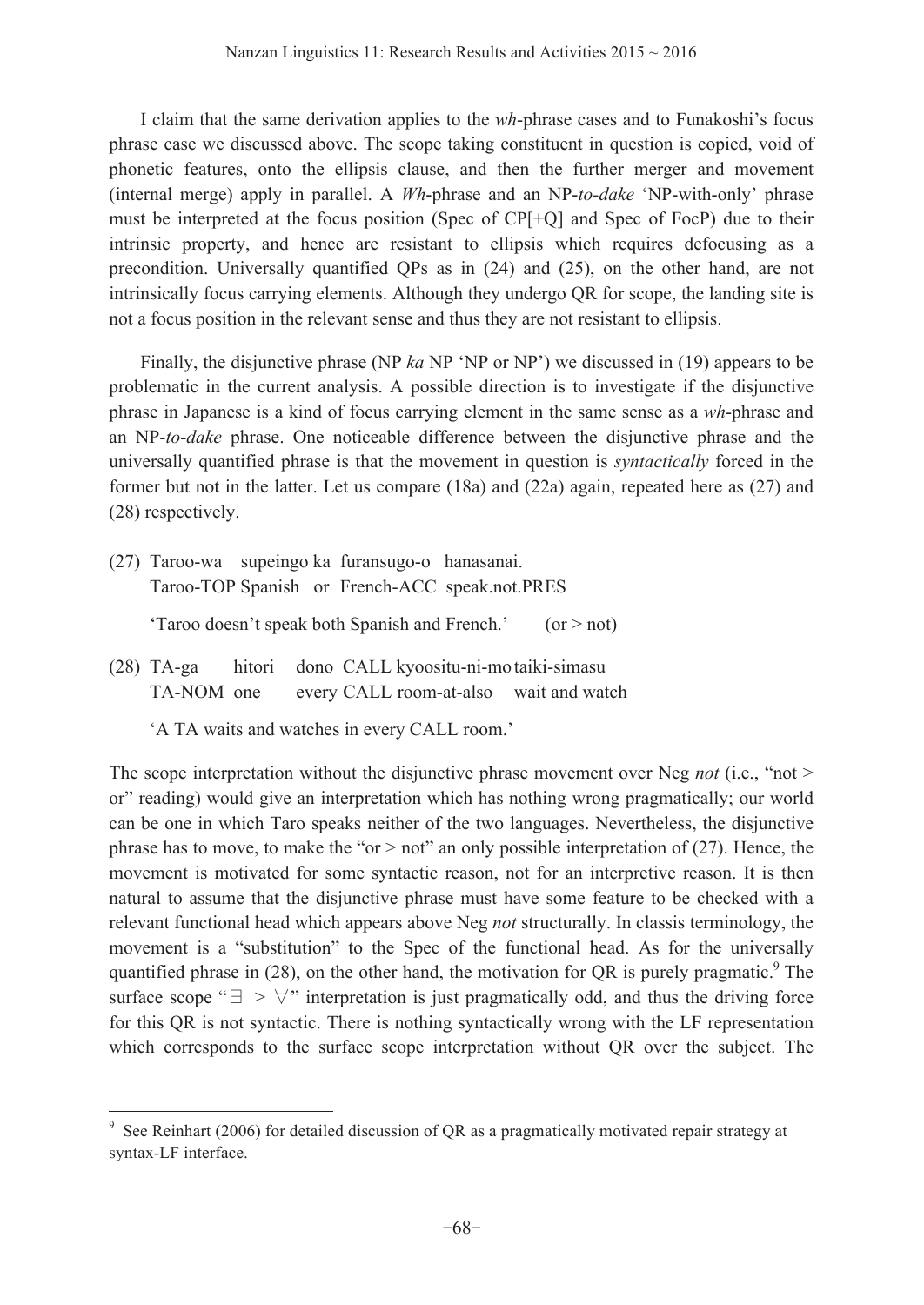interpretation is simply strange in the light of our current knowledge of the world.<sup>10</sup> In other words, there is nothing intrinsic in a universally quantified phrase which makes QR over the subject necessary, and in fact there are many cases in which a universally quantified phrase stays under the scope of the subject as in (29);  $\exists > \forall$  is the most natural interpretation here.

| $(29)$ TA-ga | hitori | dono CALL kyoositu-ni-mo | sezyoo-sita |
|--------------|--------|--------------------------|-------------|
| TA-NOM one   |        | every CALL room-to-also  | lock-did    |

'A TA locked every CALL room.'

It is natural then to assume that there is no specific syntactic feature which induces QR over the subject. Put it again in a classic term, the movement is an instance of "adjunction." I take this difference between the disjunctive phrase and the universally quantified phrase is crucial. Although both create an operator-variable chain, the former is ellipsis-resistant whereas the latter is not. My tentative suggestion is the following: just as *wh*-phrase movement is obligatory because of the intrinsic feature of the phrase and the relevant functional head,  $C[+Q]$ , is necessary to attract the phrase, the disjunctive phrase must have the relevant functional head to attract the phrase. The phrase appears in the Spec of the functional head, which makes the phrase ellipsis-resistant.

# **5. Summary**

 In this paper, I first discussed that there are cases of ellipsis-resistant adjuncts and ellipsis-tolerant adjuncts, and claimed that the former can be accounted for by Kuno's (1982) discourse condition (8) and that LF copy of adjuncts is a possible operation in principle in Japanese syntax. Typical examples in the literature against adjunct ellipsis do not make an argument for the claim that there is no adjunct ellipsis, but rather, they can be explained by discourse conditions, by carefully taking focus/defocus effect into consideration. In the second half of the paper, I discussed cases of ellipsis-resistant arguments. Specifically, I showed that universally quantified NPs/PPs taking scope over the subject are eligible for ellipsis and suggested that it may not be an operator-variable chain *per se* that makes the element ellipsis-resistant, but rather that what seems to block argument ellipsis is the fact that the argument is forced to move to a specific type of Specifier position, arguably a "focus" position in the structure.

# **References**

 $\overline{a}$ 

Bošković, Ž and D. Takahashi (1998) "Scrambling and Last Resort," *Linguistic Inquiry* 29, 347-366. Chomsky, N. (1981) *Lectures on Government and Binding*. Foris, Dordrecht.

 $10$  The surface scope interpretation of (28) can be pragmatically natural in some other world, such as in a science fiction scenario in which a person can divide himself/herself into several persons to perform different tasks at the same time.